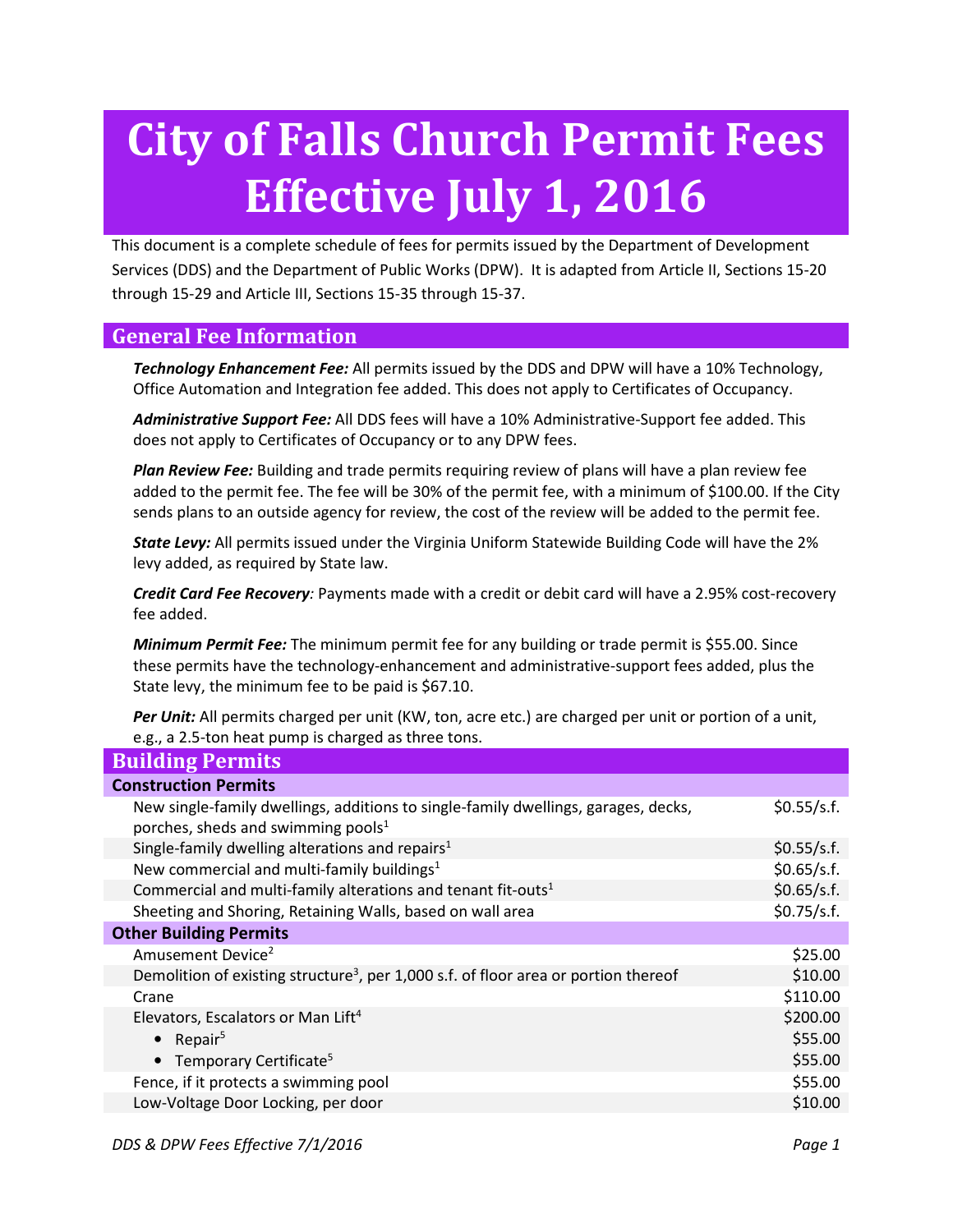| Low-Voltage Wiring, per floor                          | \$55.00 |
|--------------------------------------------------------|---------|
| Modular Buildings and Trailers <sup>4</sup> , per unit | \$55.00 |
| Sump Pump                                              | \$55.00 |
| Systems Furniture and Retail Shelving, per floor       | \$55.00 |
| <b>Temporary Stands</b>                                | \$55.00 |
| Other, Charged Per Estimated Inspection Required       | \$50    |
|                                                        | .00     |

## Building Permit Notes

- 1. The square footage calculation includes basement and roof areas.
- 2. Amusement Devices are not subject to minimum permit fee and are charged at a rate set by the State.
- 3. Demolition of a structure requires posting a cash bond of \$1.00 per square foot of the footprint of the building, with a minimum of \$1,000.00. The bond is refundable when the site is safe and sanitary.
- 4. Additionally, the standard construction permit square-footage fee applies to any foundation and decking.
- 5. In addition to the permit fee, National Elevator Inspection Service (NEIS) must inspect the work and will charge directly for the inspection.

| <b>Electrical Permits</b>                                                         |          |  |
|-----------------------------------------------------------------------------------|----------|--|
| <b>Circuits</b>                                                                   | \$5.00   |  |
| <b>Distribution Panels or Automatic Transfer Switches</b>                         |          |  |
| $0 - 600$ Amps                                                                    | \$55.00  |  |
| $>600$ Amps<br>$\bullet$                                                          | \$110.00 |  |
| Electrical Heating & Heat Pump Backup Heat, per KW                                | \$10.00  |  |
| Fixed/ Hardwired Appliances <sup>1</sup>                                          | \$15.00  |  |
| Receptacles, Switches, Fixtures, Motors < 1/4 Horsepower <sup>2</sup>             | \$5.00   |  |
| Receptacles > 20 Amps (Each)                                                      | \$10.00  |  |
| Generators, per KW                                                                | \$10.00  |  |
| Motors $>$ 1/4 horsepower, per HP                                                 | \$10.00  |  |
| Annual Preventive Maintenance Inspection for Switchgear > 1,000 Amps <sup>3</sup> |          |  |
| • If During Regular Business Hours (8 AM $-$ 5 PM)                                | \$110.00 |  |
| If Outside Regular Business Hours                                                 | \$330.00 |  |
| Annual Public Pool Inspection                                                     | \$110.00 |  |
| Outdoor Signs                                                                     | \$30.00  |  |
| Other, Charged Per Estimated Inspection Required                                  | \$55.00  |  |
|                                                                                   |          |  |

### Electrical Permit Notes

1. Includes, but is not limited to, stoves, ovens, humidifiers, filters, air conditioners, heat pumps and any other fixture on hardwired to a circuit.

- 2. Includes, but is not limited to, outlets, light switches, lighting fixtures, and hardwired smoke detectors
- 3. This inspection is required every five years for any building with an electric service of 1,000 amps or greater.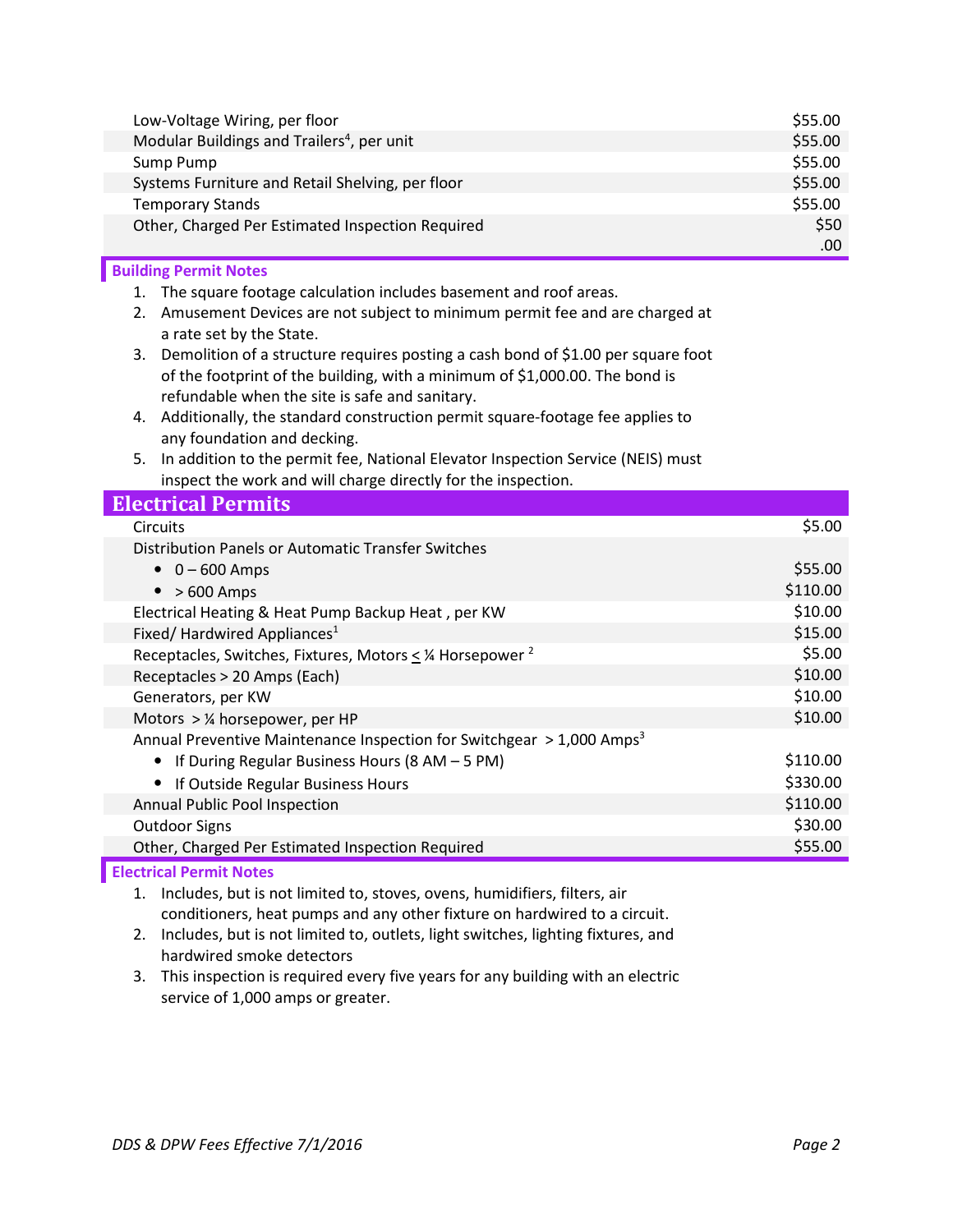| <b>Fire System Permits</b>                                                           |          |
|--------------------------------------------------------------------------------------|----------|
| Base Fee for Any Fire-Alarm, Sprinkler or Hood-Suppression Permit                    | \$165.00 |
| Fire Alarm Devices (pull stations, strobes, detectors, etc.)                         | \$10.00  |
| <b>Fire Alarm Panels</b>                                                             | \$110.00 |
| Sprinkler System Fire Pumps                                                          | \$110.00 |
| Sprinkler System Heads (includes hood-suppression heads)                             | \$5.00   |
| Sprinkler System Stand Pipe, per floor                                               | \$15.00  |
| <b>Fuel-Gas and Oil Permits</b>                                                      |          |
| <b>Automatic Gas Valves</b>                                                          | \$30.00  |
| Boilers, per 100,000 BTU per hour                                                    | \$30.00  |
| Fuel-Fired Furnaces, per 100,000 BTU per hour                                        | \$30.00  |
| Fuel-Fired Space and Unit Heaters, per 100,000 BTU per hour                          | \$30.00  |
| <b>Gas Appliance or Regulators</b>                                                   | \$20.00  |
| Install, Extend or Relocate Gas Line                                                 | \$55.00  |
| New Service or Manifold                                                              | \$55.00  |
| Oil Tanks - New or Abandoned                                                         | \$55.00  |
| Other, Charged Per Estimated Inspection Required                                     | \$55.00  |
| <b>Mechanical Permits</b>                                                            |          |
| Air Conditioners and Heat Pumps, per ton                                             | \$25.00  |
| Air Handler or Furnace                                                               | \$30.00  |
| <b>Cooling Tower</b>                                                                 | \$55.00  |
| Exhaust System, per riser                                                            | \$55.00  |
| Fan Coil Units and VAV Boxes                                                         | \$20.00  |
| Hoods                                                                                | \$110.00 |
| Refrigeration Units, per ton                                                         | \$35.00  |
| <b>Spray Paint Booths</b>                                                            | \$110.00 |
| Ventilation System Risers <sup>1</sup>                                               | \$55.00  |
| Other, Charged Per Estimated Inspection Required                                     | \$55.00  |
| <b>Mechanical Permit Notes</b>                                                       |          |
| Single-family dwellings are charged per floor. Other buildings are charged per<br>1. |          |
| riser, per floor                                                                     |          |

### Plumbing Permits Fixture, Drain, Circulating Pump, Backflow Preventer, Pressure Reducing Valve, Water Heater, and Similar \$15.00 Building Drain or Vent – Install, Repair, or Relocate, per riser, per floor \$55.00 Sewer Service—Install, Repair, Relocate, Cap Off  $\frac{555.00}{80}$ Sewage Ejector Pumps **\$55.00** Water Pipe—Install, Repair or Replace, per floor \$55.00 Water Service—Install, Repair or Replace \$55.00 Other, Charged Per Estimated Inspection Required  $$55.00$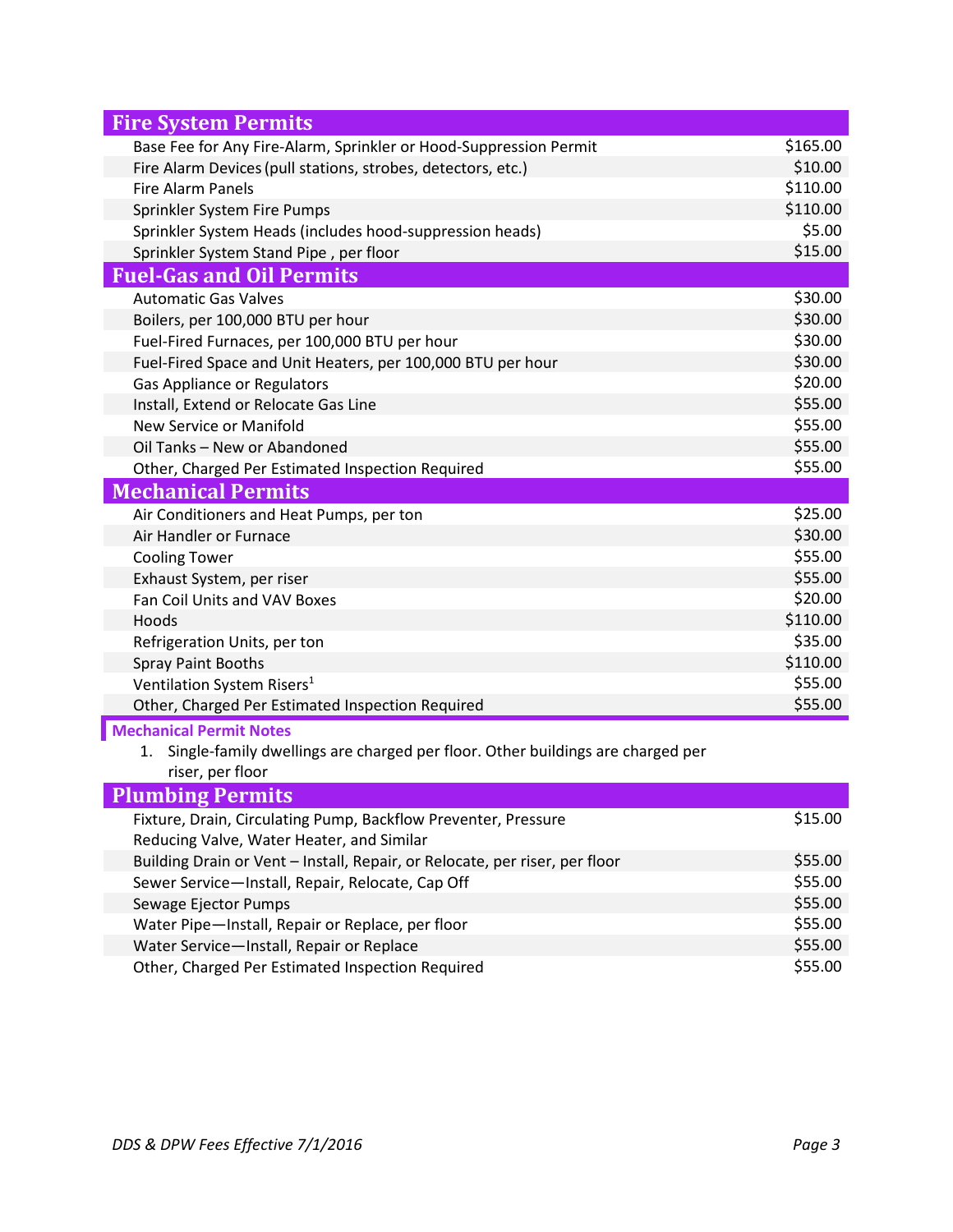| <b>Certificates of Occupancy</b>                                                                                                        |              |
|-----------------------------------------------------------------------------------------------------------------------------------------|--------------|
| <b>Single-Family Dwelling</b>                                                                                                           | \$200.00     |
| <b>Commercial Building Core &amp; Shell</b>                                                                                             | \$500.00     |
| <b>Special Event</b>                                                                                                                    | \$55.00      |
| Fee by Use Type                                                                                                                         |              |
| • Standard Commercial Use, for uses not otherwise listed.                                                                               | \$200.00     |
| • Minor Home Occupation                                                                                                                 | \$100.00     |
| • Automobile Dealership Sales Used, New                                                                                                 | \$500.00     |
| Automobile Dealership Change in Ownership                                                                                               | \$500.00     |
| • Automobile Financing Title, Loan Original Application or Change in Ownership                                                          | \$500.00     |
| • Payday Loan, Pawn Shop                                                                                                                | \$500.00     |
| • Single-Person Business, when operating within an existing business                                                                    | \$100.00     |
| <b>Certificate of Occupancy Notes</b>                                                                                                   |              |
| 1. Temporary Certificates of Occupancy will be charged the standard fee for each                                                        |              |
| month or portion of a month they remain valid.                                                                                          |              |
| <b>Planning Applications</b>                                                                                                            |              |
| Administrative Review & Approval, for uses not otherwise listed                                                                         | \$330.00     |
| Historic Architectural Review Board (HARB)                                                                                              |              |
| • Permit Review (Includes Board Review, Newspaper Advertisement and                                                                     | \$110.00     |
| <b>Property Owner Notification)</b>                                                                                                     |              |
| • Appeal to City Council                                                                                                                |              |
| • Verbatim Transcript of Meeting Minutes                                                                                                | Cost         |
| Site Plan (not required for single-family residential lot)                                                                              | \$3,850.00   |
| • Per Residential Dwelling Unit or Hotel Room                                                                                           | $+$ \$55.00  |
| • Per 1,000 Gross Squre Feet of Commercial Floor Area                                                                                   | $+ $55.00$   |
| • Per Quarter Acre, or portion thereof                                                                                                  | $+ $110.00$  |
| Site Plan Waiver (Landscaping, Site Plan Submission Requirements, Commercial                                                            | \$275.00     |
| Drive within 100' for an R-District, and/or Parking Restrictions), per waiver                                                           |              |
| Amendment to Approved Concept Development Plan, Special Exception, Voluntary                                                            |              |
| Concessions, or Development Conditions                                                                                                  |              |
| Minor: Interior change to completed project, or one discipline changed and                                                              | \$1,100.00   |
| handled administratively                                                                                                                |              |
| Major: Project not yet built which requires two or more disciplines reviewed<br>or any review which requires Planning Commission Action | \$2,750.00   |
| Amendment to Approved Site Plan                                                                                                         |              |
| • Administrative Review Only                                                                                                            | \$1,100.00   |
| <b>Planning Commission Review</b><br>$\bullet$                                                                                          |              |
| o Minor: one discipline review and is handled administratively                                                                          | \$1,650.00   |
| ○ Major: project not yet built which requires two or more disciplines or                                                                | \$2,750.00   |
| requires Planning Commission action                                                                                                     |              |
| Special Exception (all disciplines)                                                                                                     | \$5,500.00   |
| Reactivation Fee, if dormant six months up to 12 months after approval. 12                                                              | \$1,100.00   |
| months and one day of dormancy requires a new application filing)                                                                       |              |
| Subdivision (subdivisions creating or moving lot lines also require a building permit)                                                  | \$1,650.00   |
| Per Lot After Subdivision                                                                                                               | $+$ \$55.00  |
| Consolidation of Two or More Lots with No Other Subdivision of Subject Land                                                             | $+$ \$550.00 |
| Proposed                                                                                                                                |              |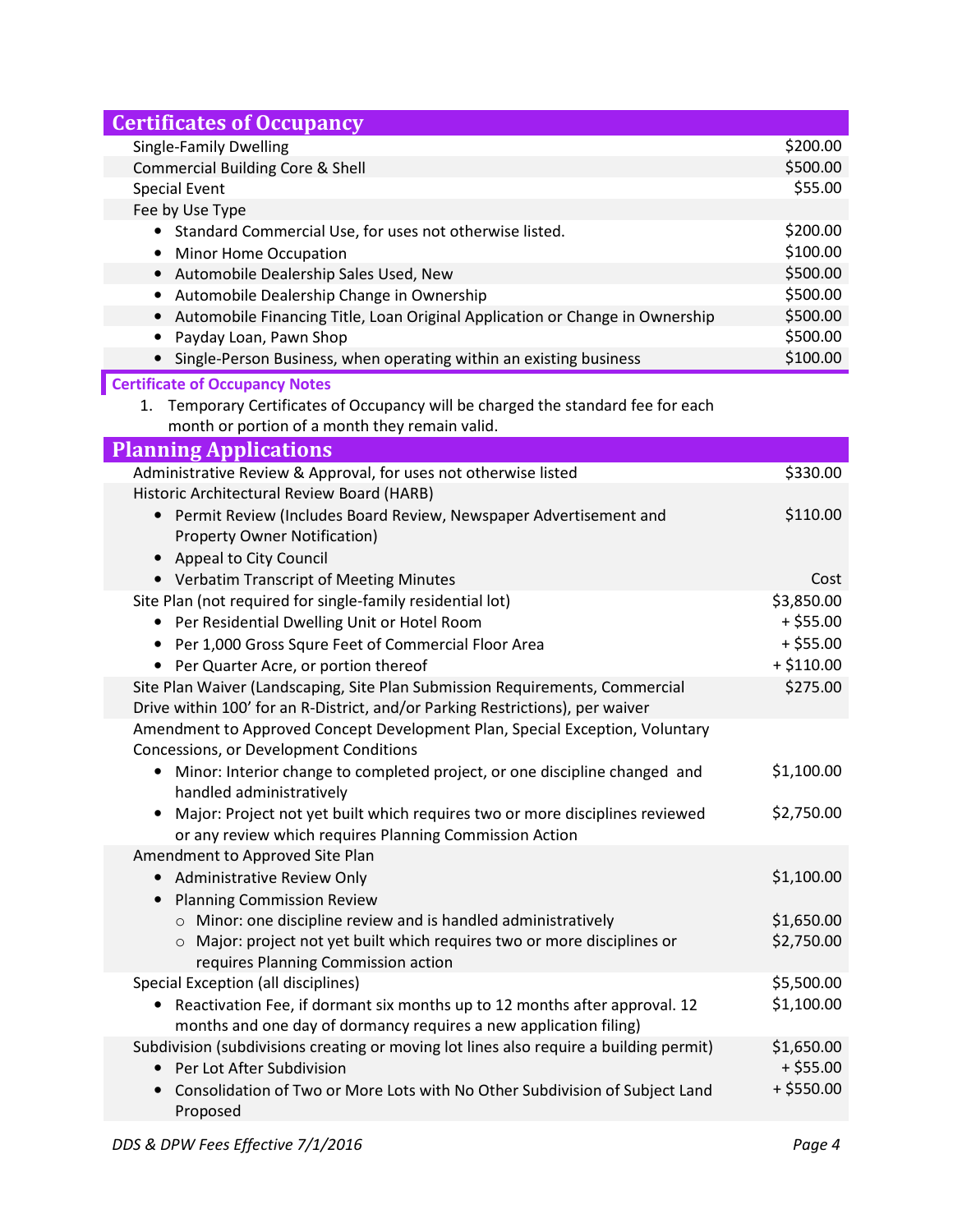| • Lot Line Adjustment                                                                                             | $+$ \$550.00 |
|-------------------------------------------------------------------------------------------------------------------|--------------|
| Comprehensive Plan Land Use Map Amendment                                                                         |              |
| • Future Land Use Map                                                                                             | \$1,650.00   |
| • Per 1,000 Square Feet of Land Area, or portion thereof                                                          | $+$ \$55.00  |
| Parking or Loading Space in Public Street, Right-of-Way, Alley or Property Plan<br>Review, per space              | \$1,100.00   |
| <b>Traffic Calming Request</b>                                                                                    | No Fee       |
| Extensions to Expirations of Approvals (with the following conditions: Permitted by                               | \$1,650.00   |
| City & State Code; no changes are proposed to the plan/application)                                               |              |
| Notification of Public Hearing                                                                                    |              |
| • Additional Newspaper Advertisement                                                                              | \$385.00     |
| • Additional Property Owner Notification                                                                          | \$330.00     |
| • Additional Property Posting                                                                                     | \$55.00      |
| Resubmissions (Application fees cover original submission and first resubmittal in                                | \$55.00      |
| response to staff comments. All additional submittals require payment of an<br>additional fee at time of filing.) |              |
| Reactivation Fee (If dormant six months up to 12 months after approval. 12 months                                 | \$1,100.00   |
| and one day of dormancy requires a new application filing)                                                        |              |
| <b>Zoning Permits and Reviews</b>                                                                                 |              |
| Sign Permit (In addition, AAB fees may apply. See below.)                                                         |              |
| Temporary Sign (One permitted per year; 30 days maximum display time)                                             | \$165.00     |
| <b>Permanent Sign</b>                                                                                             | \$145.00     |
| • Each Additional Permanent Sign on the Same Application                                                          | $+ $25.00$   |
| Fence                                                                                                             | \$55.00      |
| Temporary Stand or Sales Facility                                                                                 | \$90.00      |
| Variances                                                                                                         |              |
| Single-Family Residential, per code section<br>$\bullet$                                                          | \$550.00     |
| <b>Commercial and All Other</b>                                                                                   |              |
| ○ Base Fee                                                                                                        | \$1,650.00   |
| ○ Each Additional Code Section                                                                                    | $+$ \$550.00 |
| Special Use Permit, New or Renewal                                                                                |              |
| Home Day Care Permit                                                                                              | \$220.00     |
| In-Home Education Services Permit                                                                                 | \$220.00     |
| <b>Residential Permit</b>                                                                                         | \$550.00     |
| Non-Residential Permit                                                                                            | \$1,650.00   |
| <b>Official Zoning Letters</b>                                                                                    |              |
| Zoning Determination Letter                                                                                       | \$400.00     |
| Zoning Compliance Letter                                                                                          | \$350.00     |
| Automobile Dealership Zoning Approval Letter for DMV                                                              | \$500.00     |
| Zoning Ordinance Text Amendment                                                                                   | \$1,650.00   |
| Zoning Map Amendment (Rezoning)                                                                                   |              |
| Zoning Map: Conditional Rezoning                                                                                  | \$3,850.00   |
| $\circ$ Per 1,000 square feet of land, or portion thereof                                                         | $+ $110.00$  |
| Zoning Map: All Other<br>٠                                                                                        | \$3,300.00   |
| ○ Per 1,000 square feet of land, or portion thereof                                                               | $+ $110.00$  |
| Architectural Advisory Board (AAB)                                                                                |              |
| <b>Official Referral, First Meeting</b>                                                                           | \$50.00      |
|                                                                                                                   |              |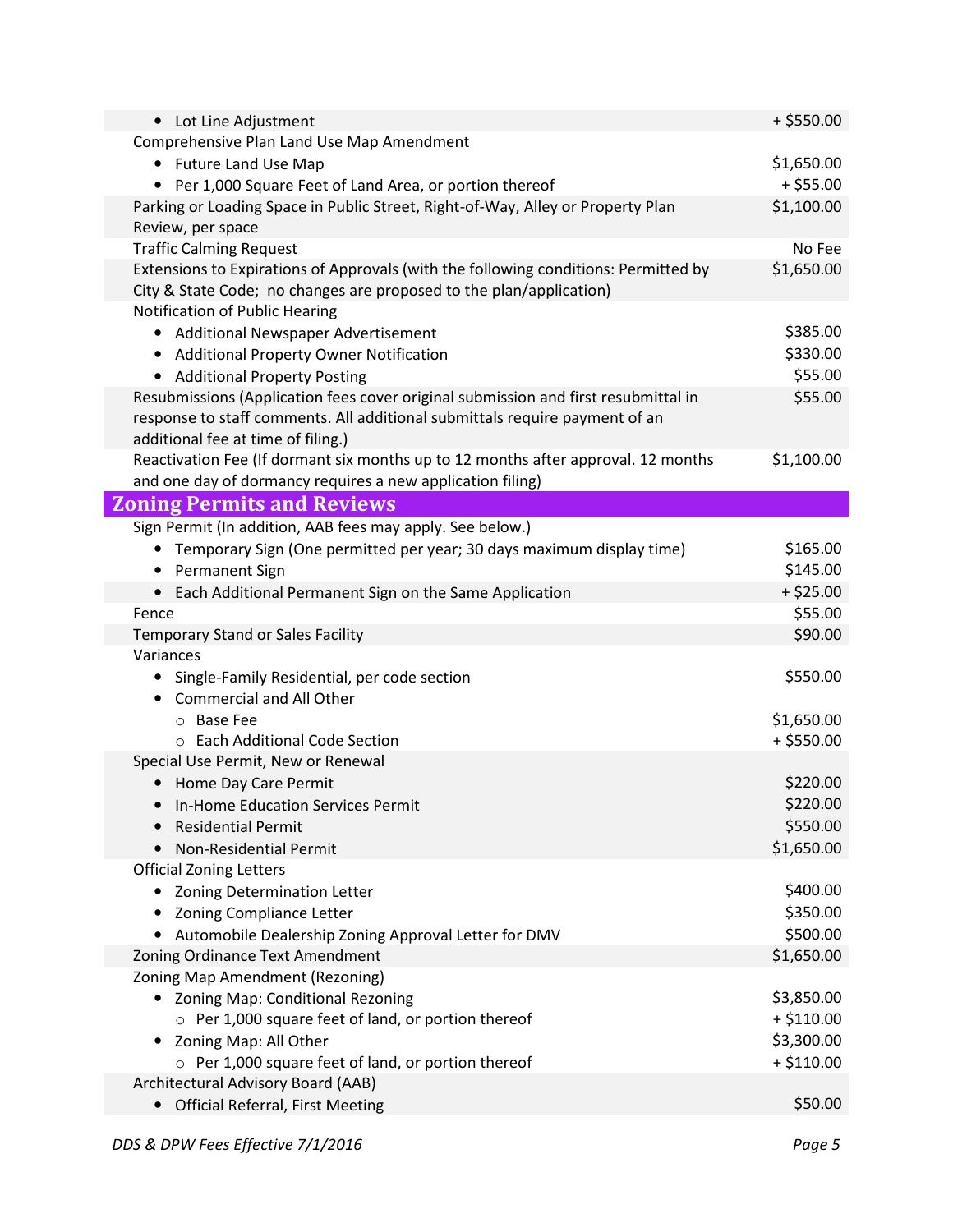| o Each Additional Meeting Required                                                                                                                                          | \$330.00             |
|-----------------------------------------------------------------------------------------------------------------------------------------------------------------------------|----------------------|
| <b>Courtesy Review</b><br>$\bullet$<br>o Site Plans, Development Plans, Comprehensive Sign Plans; First Meeting                                                             | \$220.00             |
| ○ Each Additional Meeting                                                                                                                                                   | \$110.00             |
| ○ Signs, Façade Changes, Without Site Plan                                                                                                                                  | \$110.00             |
| o Each Additional Meeting                                                                                                                                                   | \$55.00              |
| Resubmissions (Application fees cover original submission and first resubmission in                                                                                         | \$55.00              |
| response to staff comments. All additional submissions require payment of an                                                                                                |                      |
| additional fee at the time of filing)                                                                                                                                       |                      |
| Sign Recovery, per sign (Signs in the public right-of-way or within 30' of a public                                                                                         | \$30.00              |
| road centerline are illegal and will be removed by the City. Signs removed by the<br>City will be held for 30 days, and may be recovered by the owner for a fee. Signs will |                      |
| be discarded after 30 days.)                                                                                                                                                |                      |
| Appeal of a Zoning Decision to the Board of Zoning Appeals (BZA)                                                                                                            | \$300.00             |
| <b>Public Works</b>                                                                                                                                                         |                      |
| <b>Engineering Permits</b>                                                                                                                                                  |                      |
| Right-of-Way (ROW) Permits (applicable to driveway aprons, sidewalks, retaining                                                                                             |                      |
| walls, utility work, lane closures and use of the City ROW. Fees include reviews,                                                                                           |                      |
| inspections and bond management)                                                                                                                                            |                      |
| Standard Permit (includes lane closure if needed)<br>$\bullet$                                                                                                              | \$250.00             |
| Lane Closure Only                                                                                                                                                           | \$125.00             |
| Portable Storage or Dumpster Placed in the ROW (45 days)                                                                                                                    | \$125.00             |
| Sidewalk Café<br>٠                                                                                                                                                          | No Fee               |
| • Block Party Road Closure                                                                                                                                                  | No Fee               |
| Stormwater System Connection, per connection                                                                                                                                | \$200.00             |
| Geothermal Well, per well                                                                                                                                                   | \$200.00             |
| Grading Plans for Single-Family Dwellings (includes Engineering & Urban Forestry<br>reviews and inspections for stormwater, E&S control, VSMP permit, WQIA, first           |                      |
| SMRT meeting and bond management)                                                                                                                                           |                      |
| Minor $(\frac{1}{2} acre disturbed area)$<br>$\bullet$                                                                                                                      | \$1,600.00           |
| Major ( $> = 1/2$ acre disturbed area)<br>$\bullet$                                                                                                                         | \$2,800.00           |
| • Agreement In Lieu of Plan                                                                                                                                                 | \$1,600.00           |
| Site Plans for Commercial or Multi-Family                                                                                                                                   |                      |
| Minor (< $\frac{1}{2}$ acre disturbed area)<br>$\bullet$                                                                                                                    | \$5,000.00           |
| Major ( $> = 1/2$ acre disturbed area)                                                                                                                                      | \$10,000.00          |
| Site Plan Amendment (if Engineering review & comment is required)                                                                                                           | \$500.00             |
| Stormwater Management Permits, Water Quality Impact Assessment (not                                                                                                         |                      |
| applicable where grading-plan or site-plan fee was paid)                                                                                                                    |                      |
| Minor (< $\frac{1}{2}$ acre disturbed area in RPA)<br>Major ( $> = $ % acre disturbed area)                                                                                 | \$400.00<br>\$800.00 |
| Virginia Stormwater Management Permit (VSMP), see City Code Sec 35-23(b)                                                                                                    |                      |
| <b>Engineering Permit Notes</b>                                                                                                                                             |                      |
| 1. All Engineering Permits are subject to the 10% technology-enhancement fee in                                                                                             |                      |
| addition to the fees shown above. Exception: The VSMP is exempt.                                                                                                            |                      |
| Resubmittals of applications and extensions to issued permits incur a fee of 50%<br>2.                                                                                      |                      |
| of the original fee. Exception: The VSMP is exempt.                                                                                                                         |                      |
| Grading Plans, Site Plans and Site-Plan Amendments include the original review<br>3.                                                                                        |                      |

Ī